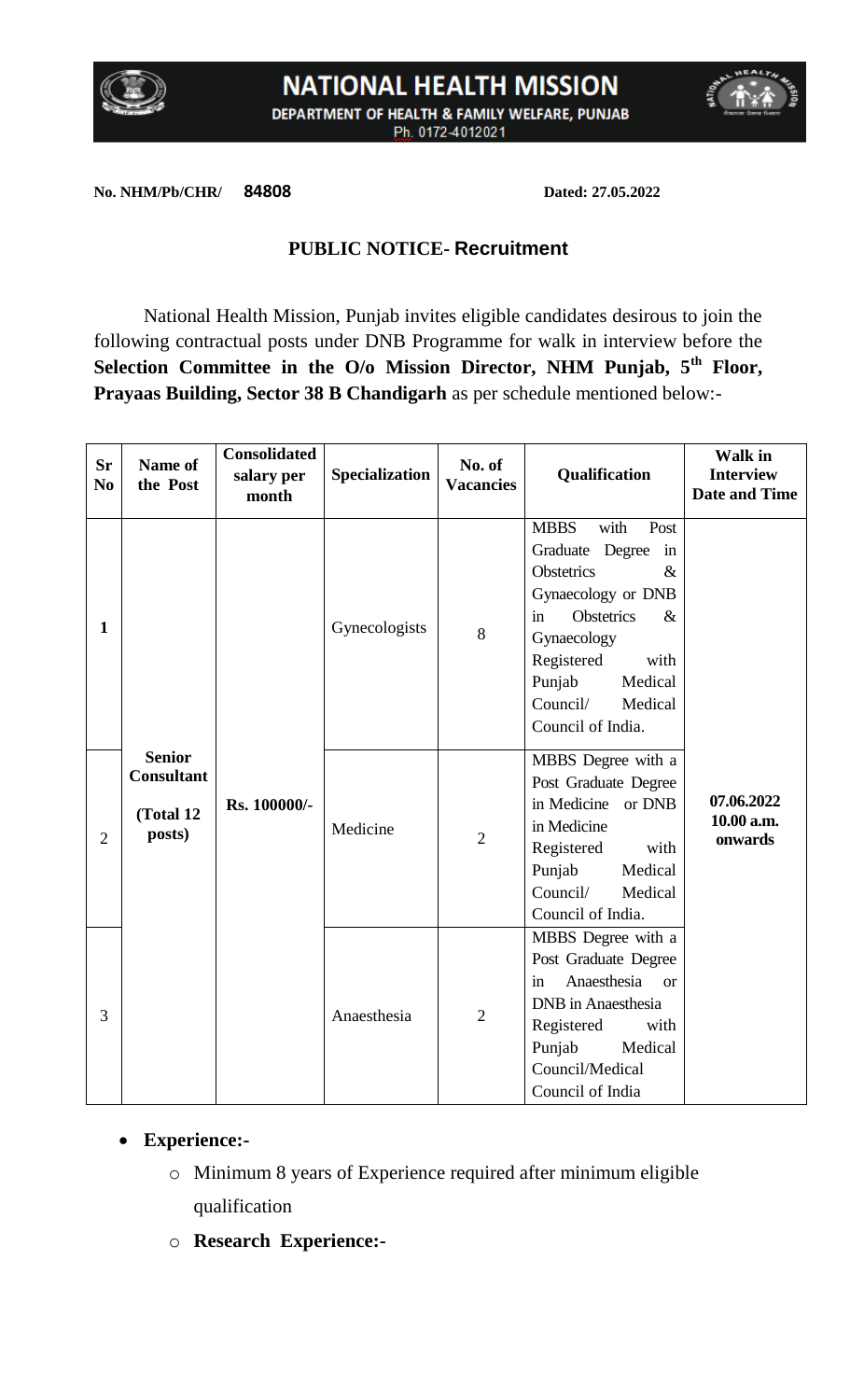The faculty in the applicant department (collectively) should have a minimum of 5 research activities to their credit. These research activities include publications such as research papers, review articles, case reports, abstracts etc.; presentations such as papers/posters presented in conferences etc.

| <b>Sr</b><br>N <sub>0</sub> | <b>District</b> | <b>Specialization</b>                           | <b>of</b><br><b>Total</b><br>$\bf No$<br><b>Consultant</b> |
|-----------------------------|-----------------|-------------------------------------------------|------------------------------------------------------------|
| 1                           | Amritsar        | Gynaecologist -1                                |                                                            |
| $\overline{2}$              | Jalandhar       | Medicine-2<br>Gynaecologist -1<br>Anaesthesia-2 | 5                                                          |
| 3                           | Ludhiana        | Gynaecologist -3                                | 3                                                          |
| 4                           | Patiala         | Gynaecologist-2                                 | $\overline{2}$                                             |
| 5                           | <b>Bathinda</b> | Gynaecologist -1                                | 1                                                          |
|                             | <b>Total</b>    | 12                                              |                                                            |

## **District of Posting :-**

#### **Note :-**

| Age                | Candidate should not be more than 67 years of                     |  |
|--------------------|-------------------------------------------------------------------|--|
|                    | age at the time of Interview.                                     |  |
| Venue of Interview | $\vert$ O/o Mission Director, NHM Punjab, $5^{th}$ Floor, $\vert$ |  |
|                    | Prayas Building, Sector 38 B Chandigarh                           |  |

- 1. Candidates should have passed subject of Punjabi upto Matric standard.
- 2. Candidate must fulfill eligibility criteria for the post he/she is applying for as on date of Walk in Interview of respective post. The applicant must read carefully all the guidelines and instructions mentioned on the website before appearing for walk in interview.
- 3. Candidates must ensure to bring their original testimonials related to Qualification, Experience, Punjabi upto Matriculation, Age proof etc. and one self attested photocopy of all such documents for submission.
- 4. Candidates must bring 2 latest passport size photographs at the time of interview.
- 5. In case, any certificate/testimonial of an applicant is found fake at any stage of recruitment or issued by an incompetent authority, the eligibility/appointment of that applicant would be cancelled with immediate effect and a legal action may be taken against him/her. If any candidate is found not to be fulfilling the